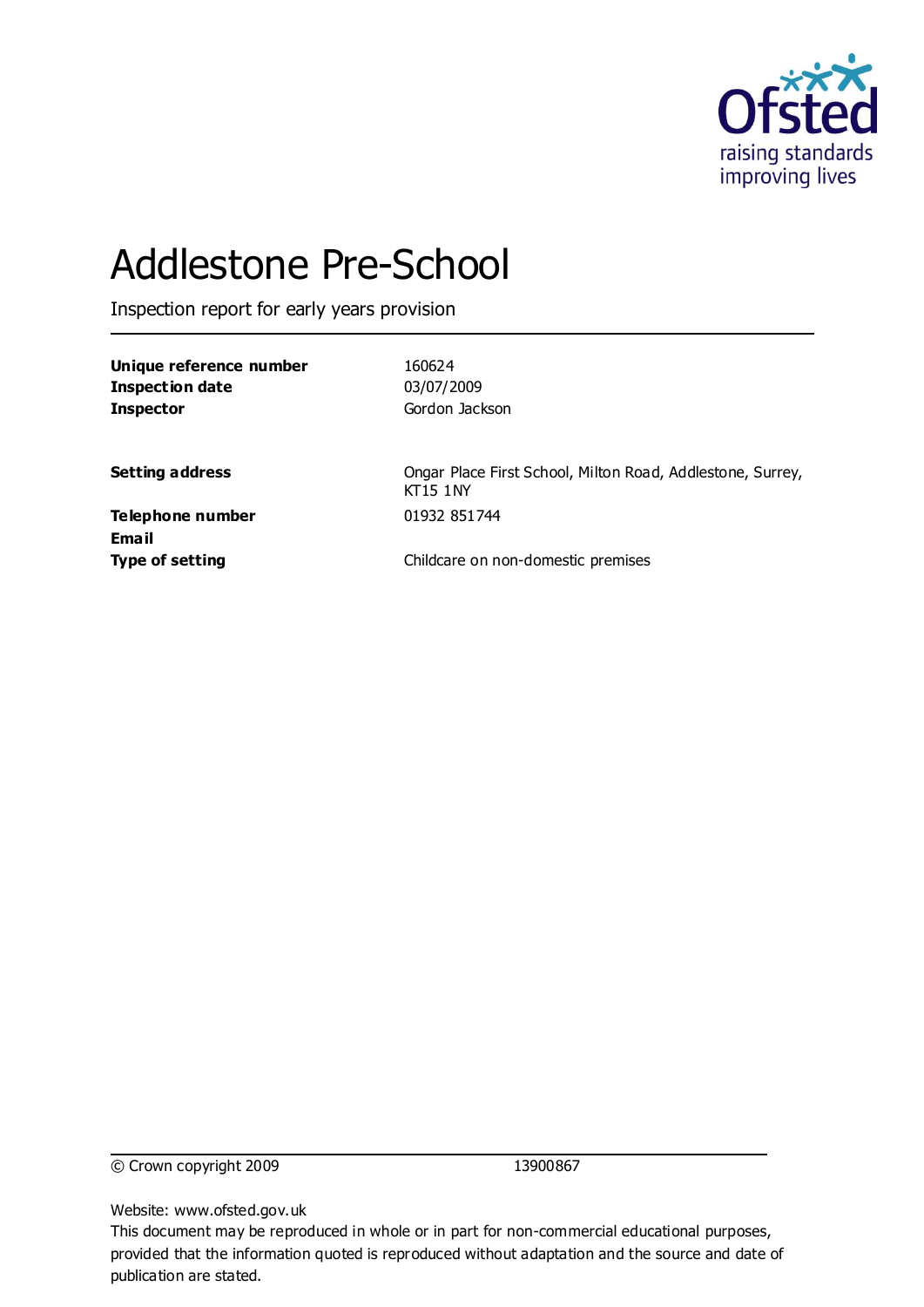### **Introduction**

This inspection was carried out by Ofsted under Sections 49 and 50 of the Childcare Act 2006 on the quality and standards of the registered early years provision. 'Early years provision' refers to provision regulated by Ofsted for children from birth to 31 August following their fifth birthday (the early years age group). The registered person must ensure that this provision complies with the statutory framework for children's learning, development and welfare, known as the *Early* Years Foundation Stage.

The provider must provide a copy of this report to all parents with children at the setting where reasonably practicable. The provider must provide a copy of the report to any other person who asks for one, but may charge a fee for this service (The Childcare (Inspection) Regulations 2008 regulations 9 and 10).

The setting also makes provision for children older than the early years age group which is registered on the voluntary and/or compulsory part(s) of the Childcare Register. This report does not include an evaluation of that provision, but a comment about compliance with the requirements of the Childcare Register is included in Annex B.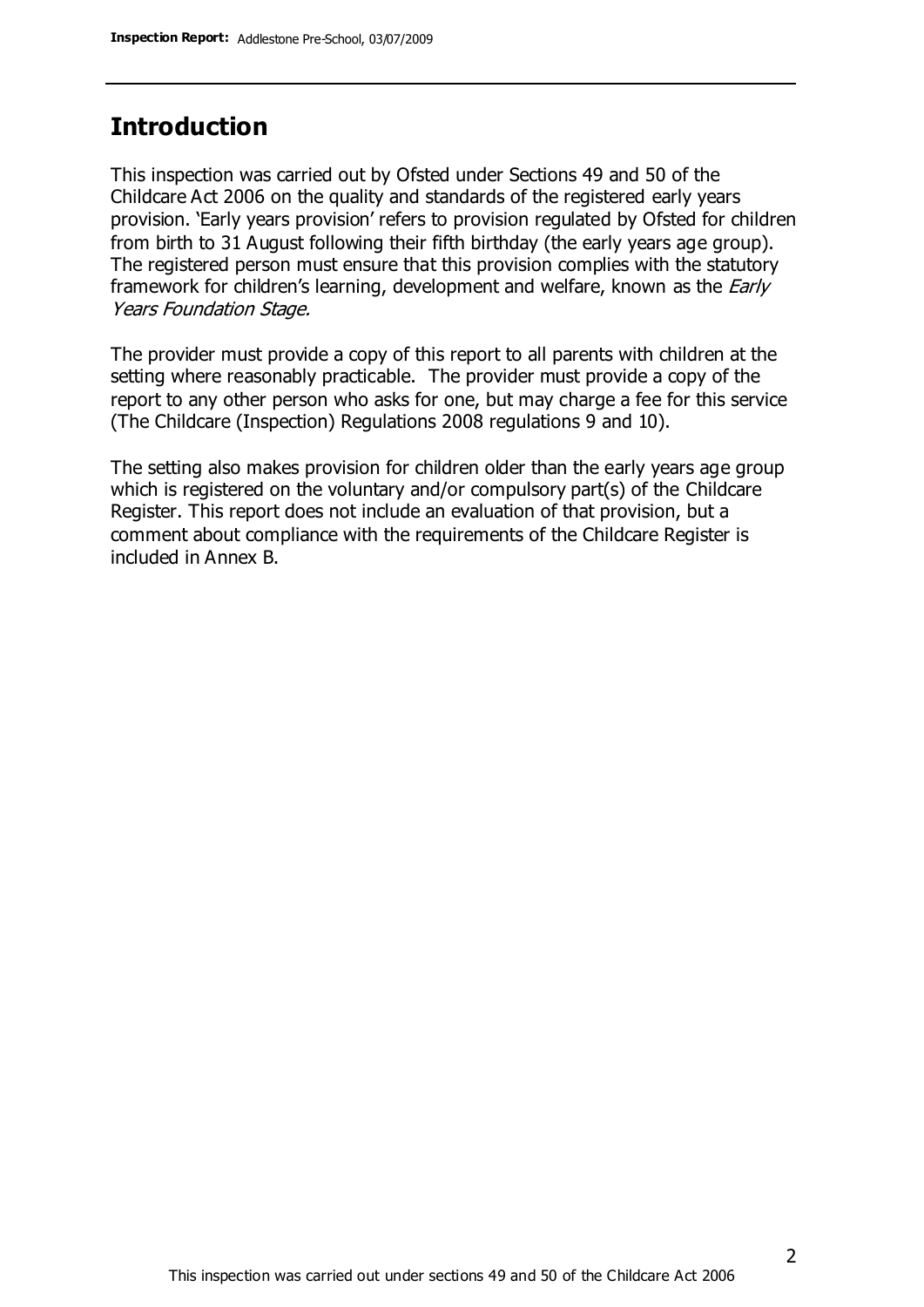### **Description of the setting**

Addlestone Pre-School was established in 1986 in the current premises, but has been running for approximately 40 years. It offers sessional day care places for 24 children aged two and a half years to five years. The pre-school is based in its own premises which are situated in the grounds of Ongar Place First School. The group have use of one large room with kitchen and toilets attached and have direct access to an enclosed garden for outside play. There is a parent committee which is re-elected at the annual general meeting. The pre-school is open Monday to Friday, term time only, from 09.00 to 12 noon and Monday to Thursday afternoons from 12.30 to 15.00 when younger children attend. There is no provision on Friday afternoons. There are 50 children on roll and all are in the early years age group. The children come from the local community, mostly from the residential Addlestone area. The group supports a number of children with learning difficulties and/or disabilities or who speak English as an additional language. At present, 40 children receive funding for nursery education. The pre-school employs six members of staff, of these, three, including the supervisor, hold an appropriate early years qualification and two members of staff are currently on a training programme. Most staff hold a current first aid certificate. The setting receives support from the Early Years Childcare Service. Addlestone Pre-School is registered on the Early Years Register, the compulsory Childcare Register and the voluntary Childcare Register.

### **Overall effectiveness of the early years provision**

Overall the quality of Addlestone Pre-School is outstanding. It provides an excellent source of education and social care for its children, based on the work of the recently appointed, outstanding manager, the high quality dedicated staff and an effective committee. The unit has an effective equal opportunities policy and welcomes children of all abilities and from all backgrounds. The unit fully endorses the guidance provided by the Early Years Foundation Stage and the carefully thought out practices are fully embedded in everything the staff do. These practices are regularly reviewed and evaluated, and comments welcomed from parents. The new manager has ensured that appropriate actions on all the recommendations from the previous report have been fully met and has formulated significant plans to ensure that further improvements to the provision can be made to each of the Early Years Foundation Stage areas. It has the capacity to do so.

### **What steps need to be taken to improve provision further?**

To further improve the high quality early years provision the registered person should consider:

• implementing plans to extend outdoor facilities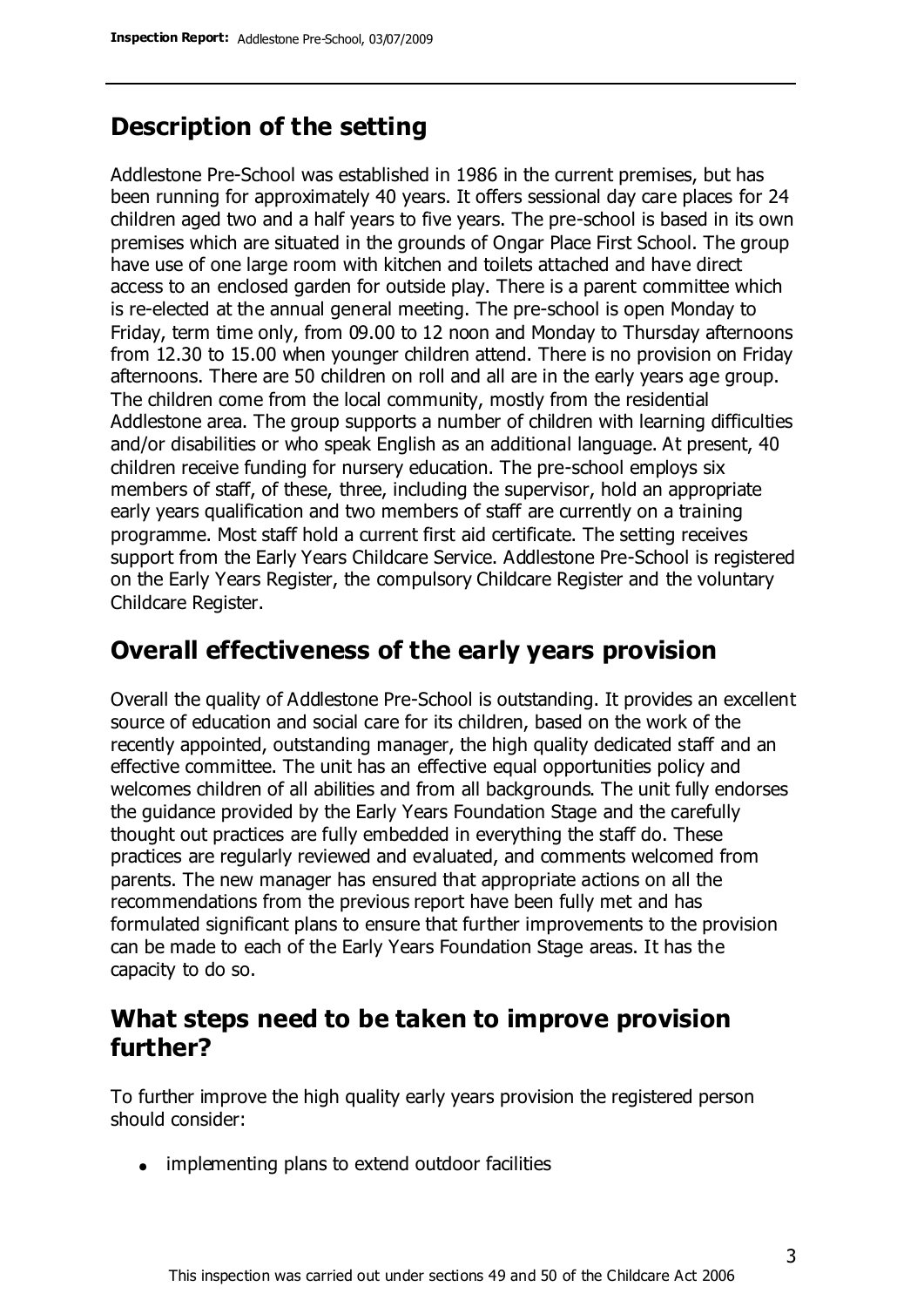### **The leadership and management of the early years provision**

The new manager has used her previous and extensive experience of working with young children to introduce new administrative and educational practices into the unit and to ensure that all the children's needs are fully met. She is well supported by her deputy and the team of other staff, all of whom are fully dedicated and keen to obtain further training. All activities are carefully planned to develop both educational and social skills, and are fully geared to meeting the guidance provided by the Early Years Foundation Stage, ensuring that the stepping stones to the early learning goals of the Foundation Stage are firmly established. Since her recent appointment, the manager has undertaken a thorough review of the work of the unit and facilities it provides, and has accurately identified areas for action. The committee also provides an important supporting role in ensuring that the unit provides the best possible provision for the children.

Overall, children make very good progress in acquiring a broad range of valuable skills and developing self-confidence. Particularly important is the opportunity given to them to make choices in a variety of areas. The children are happy in the unit as they feel safe and secure, and clearly enjoy their time in the unit. Staff interact very well with the children and as a result, very good levels of progress are made in terms of the children's development. This progress is carefully monitored at all times and good detailed records are kept which provide useful information of the child's learning journey whilst in the unit to both parents and main school reception teachers.

Weekly staff meetings ensure that a full interchange of information occurs relating to children's progress, administration and both short term and long term planning. Safeguarding and health and safety issues are fully considered. A newsletter to parents in addition to informal means of information giving, together with parental questionnaires and a suggestion box, ensures that communications are fully considered. Regular parent-teacher meetings are held to discuss progress of the children. Parents are made to feel welcome and they clearly appreciate the preschool facilities provided by the unit.

### **The quality and standards of the early years provision**

The manager and her staff have a very thorough understanding of the importance of creating a safe and welcoming environment. As a result, children entering the unit for each session feel at home and quickly settle to the organised and productive activities. Children feel safe and clearly have very good and trusting relationships with the staff. The level of interaction between staff and children is very high. Staff never waste an opportunity to expand the children's vocabulary and to develop other areas of the Early Years Foundation Stage programme. Several very good examples of science based activities were observed. Children have equal supervised access to the computer and a broad range of programs which contribute to a variety of learning and skill areas. Health aspects are given a high priority with children being reminded of the need to wash their hands after using the toilet and before eating food. The toilet areas are clean, appropriate and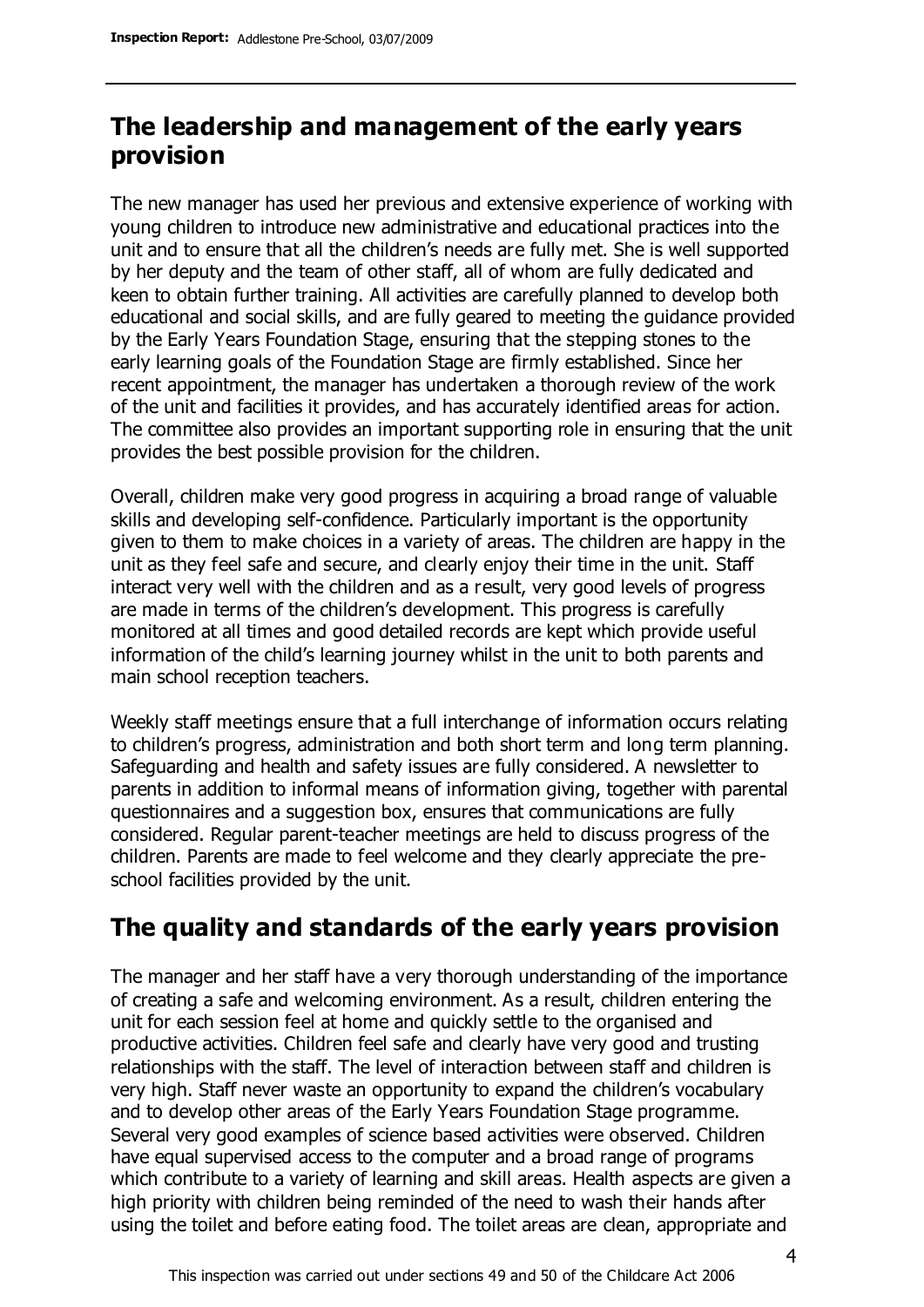carefully monitored for cleanliness.

Mid-morning snack time is well organised and is used to encourage conversation. Snacks provided by the unit are varied and aimed to encourage healthy eating. No undue pressure is placed on the children at such times and they observe good table manners and are clearly happy with the arrangements. Children have the opportunity to act as waiters/waitresses and to pour out the drinks, which contributes to the development of coordination and social skills. After the meal, children also take part in clearing up arrangements.

Children are very friendly and cooperate exceptionally well with the staff and with each other. They are particularly keen to show the result of their craft work activities, and good wall displays exist of finished paintings. The unit provides a wide range of carefully selected learning activities linked to the weekly theme. Although there is a reasonably sized outdoor area adjacent to the main unit, this is too small for trikes and other mobile toys and there are no climbing activities apart from a small slide. On occasions, the unit does have the opportunity to use facilities in the main school, which helps to overcome this aspect. The unit is currently negotiating to expand the outdoor area and to provide a permanent allweather roof. This will greatly expand opportunities to enhance the children's physical development and to provide an element of risk awareness. Organised trips to a children's activity facility provide variety to the curriculum provided by the unit. Overall, the children are very well looked after and they make very good progress in each of the various areas of learning and development. This also includes excellent provision for a child on the special needs register, whom the staff initially helped to identify.

The manager and her staff regularly review and evaluate all procedures and the values of activities provided and look for new learning opportunities. They share a common goal in trying to identify new and exciting learning experiences based on the children's interests and enthusiasms, and encourage parents to contribute to this through recommended home learning activities. Staff carry out informal observation of activities undertaken by children whilst they are at play. These observations are noted and discussed at weekly staff meetings and enable a clear written development profile to be obtained, which is helpful to parents and the main school, and gives a focus for future work with particular children.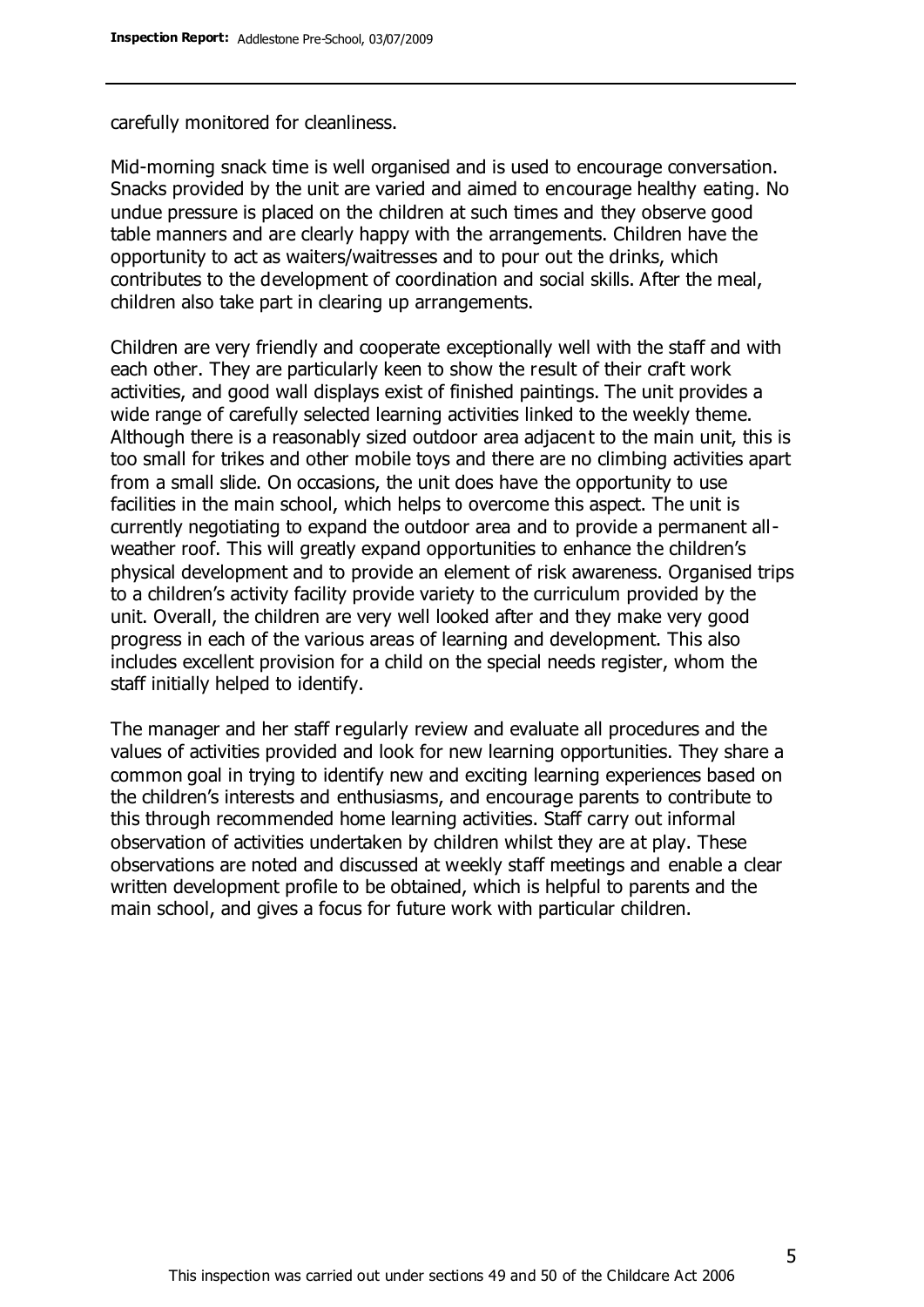### **Annex A: record of inspection judgements**

#### **The key inspection judgements and what they mean**

Grade 1 is Outstanding: this aspect of the provision is of exceptionally high quality Grade 2 is Good: this aspect of the provision is strong Grade 3 is Satisfactory: this aspect of the provision is sound Grade 4 is Inadequate: this aspect of the provision is not good enough

#### **Overall effectiveness**

| How effective is the provision in meeting the needs<br>of children in the Early Years Foundation Stage? |  |
|---------------------------------------------------------------------------------------------------------|--|
| How well does the provision promote inclusive practice?                                                 |  |
| The capacity of the provision to maintain continuous                                                    |  |
| improvement.                                                                                            |  |

#### **Leadership and management**

| How effectively is provision in the Early Years               |  |
|---------------------------------------------------------------|--|
| <b>Foundation Stage led and managed?</b>                      |  |
| How effective is the setting's self-evaluation, including the |  |
| steps taken to promote improvement?                           |  |
| How well does the setting work in partnership with parents    |  |
| and others?                                                   |  |
| How well are children safequarded?                            |  |

### **Quality and standards**

| How effectively are children in the Early Years<br><b>Foundation Stage helped to learn and develop?</b> |  |
|---------------------------------------------------------------------------------------------------------|--|
| How effectively is the welfare of children in the Early                                                 |  |
| <b>Years Foundation Stage promoted?</b>                                                                 |  |
| How well are children helped to stay safe?                                                              |  |
| How well are children helped to be healthy?                                                             |  |
| How well are children helped to enjoy and achieve?                                                      |  |
| How well are children helped to make a positive                                                         |  |
| contribution?                                                                                           |  |
| How well are children helped develop skills that will                                                   |  |
| contribute to their future economic well-being?                                                         |  |

Any complaints about the inspection or report should be made following the procedures set out in the guidance available from Ofsted's website: www.ofsted.gov.uk